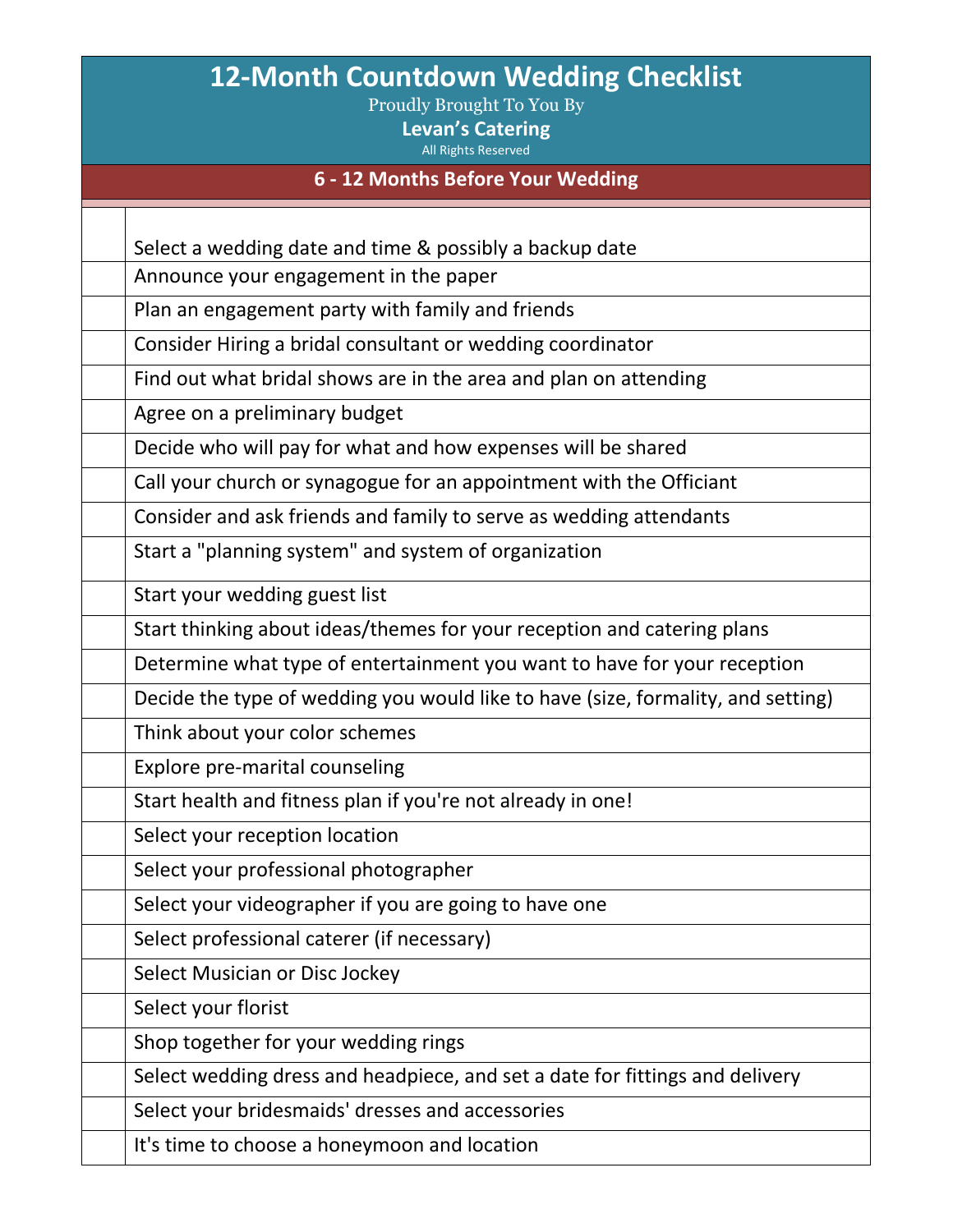| <b>4 Months Prior to the Wedding</b> |                                                                                 |
|--------------------------------------|---------------------------------------------------------------------------------|
|                                      |                                                                                 |
|                                      | Check the requirements for marriage license                                     |
|                                      | Select and discuss your color schemes with the florist/decorator of choice      |
|                                      | Again consider pre-marital counseling                                           |
|                                      | Reserve your wedding day rental equipment                                       |
|                                      | Decide upon a gift registry and select your gift choices                        |
|                                      | Order your invitations and related stationery needs                             |
|                                      | Start shopping for the men's' wedding attire                                    |
|                                      | Reserve your wedding day transportation                                         |
|                                      | Research and select readings for ceremony                                       |
|                                      | Make music selections for ceremony and reception                                |
|                                      | Decide upon and order favors                                                    |
|                                      | Select your baker, then choose your cake, and groom's cake                      |
|                                      | Help both mothers coordinate and find their wedding day clothing                |
|                                      | Review your contracts with all of your vendors and service providers (DETAILS!) |
| 2 Months Before Your Wedding         |                                                                                 |
|                                      |                                                                                 |
|                                      | Have engagement portraits taken                                                 |
|                                      | Place your engagement announcement in the newspaper                             |
|                                      | Mail out invitations and announcements                                          |
|                                      | Decide on the men's wedding attire                                              |
|                                      | Arrange and plan your rehearsal dinner                                          |
|                                      | Purchase your wedding day accessories                                           |
|                                      | Arrange attendant's parties                                                     |
|                                      | Prepare accommodations for out-of-town attendants and guests                    |
|                                      | Consider a hairdresser and/or makeup artist and book appointments               |
|                                      | Finalize all honeymoon plans                                                    |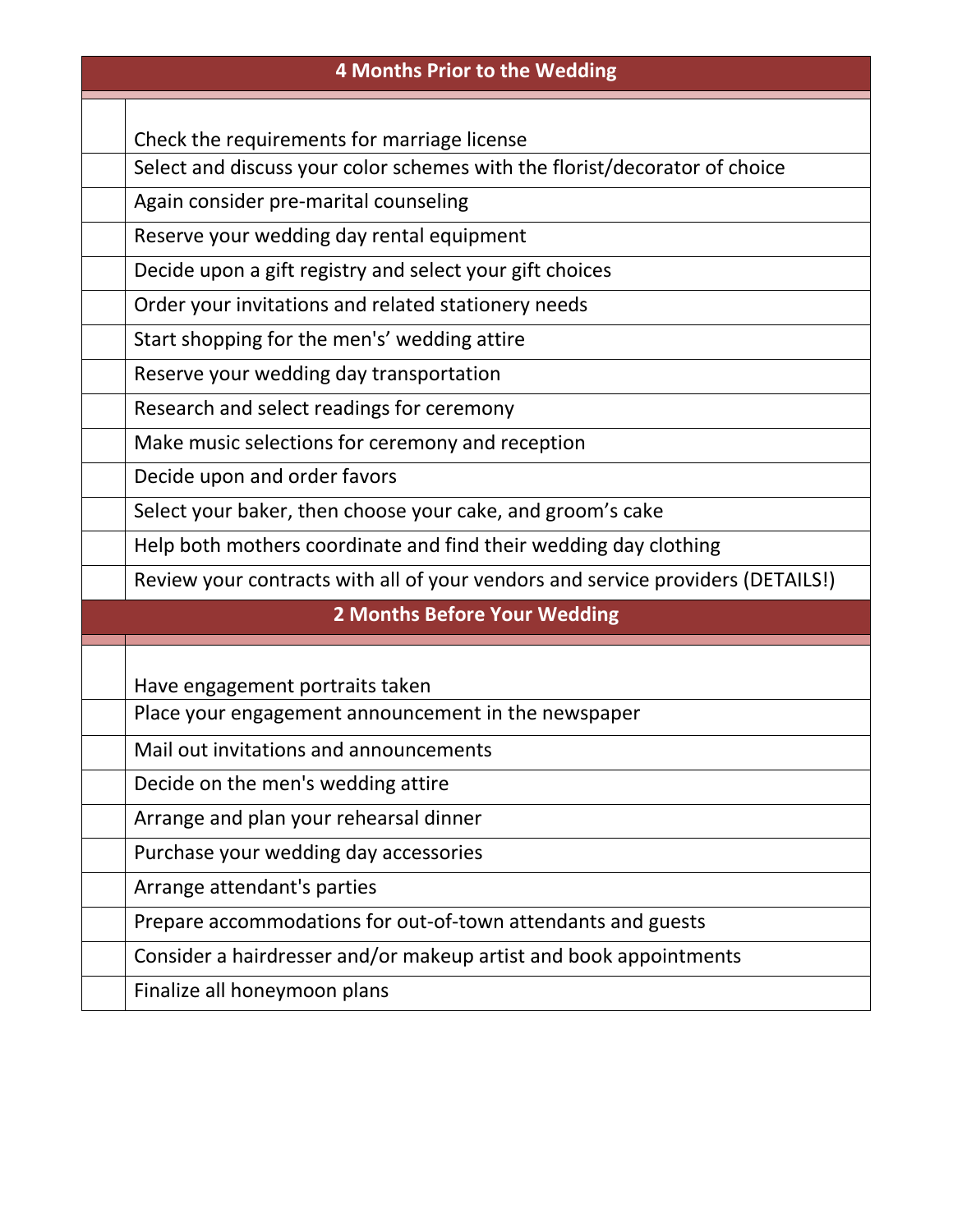# **Appendix 1: Wedding Planning Checklist & Timeline**

When planning your [wedding,](http://www.keepandshare.com/htm/wedding_planning/fairytale/A01_Wedding_Planning_Checklist-Timeline.php) it's best to start early and **be disciplined in keeping up with the tasks**. Start by purchasing our **premium eBook Fairy Tale Wedding** risk-free; it comes with 4 complete printable checklists and timelines, including bride and groom checklists. Keep these checklists and timelines with you and check off each item as you complete it!

# **At Least One Year in Advance:**

- Announce your engagement and send announcements to the local newspaper.
- Plan an engagement [party.](http://www.keepandshare.com/htm/wedding_planning/fairytale/A01_Wedding_Planning_Checklist-Timeline.php)
- Choose wedding date.
- Decide type of wedding desired (traditional, big/small).
- Decide time of wedding and reception.
- Choose desired location for wedding ceremony.
- Choose desired locations for reception.
- Set wedding budget and decide how wedding will be financed.

# **After the deciding, then the booking...**

You will commit and spend most of the cost of your wedding in the booking decisions you make, whether it's selecting the location and cost of your reception or picking your photographer. KeepandShare's premium eBook "Fairy Tale Wedding" is filled with **hundreds of money-saving tips** that literally save you thousands of dollars. [Buy it now](https://www.keepandshare.com/business/ebook1.php?p=wedding) risk-free, so you can achieve Fairy Tale Elegance while saving thousands of dollars.

- See if ceremony and reception locations are available and book them.
- Choose/hire individual who will perform your wedding ceremony.
- Interview/Choose photographer and then book him/her.
- Interview/Choose Videographer and then book him/her.
- Interview/Choose Florist and then book him/her.
- Interview/Choose Baker (for cake) and then book him/her.
- Decide type of music desired for reception, if any.
- Interview/Choose Band/DJ for reception and then book him/her/them.
- Choose reception format: buffet or sit-down dinner etc.
- Interview/Choose caterer and then book him/her/them .

# **Ten to Twelve Months in Advance**

- Ensure home/renter's insurance covers engagement ring or buy additional jewelry insurance.
- Determine a color scheme for the wedding/reception if desired.
- Choose wedding party.
- Choose/order wedding dress and veil.
- Buy wedding shoes.
- Buy undergarments for wedding attire (need prior to fittings).
- Begin looking at invitations.
- Set [honeymoon](http://www.keepandshare.com/htm/wedding_planning/fairytale/A01_Wedding_Planning_Checklist-Timeline.php) budget.

# **Six to Ten Months in Advance**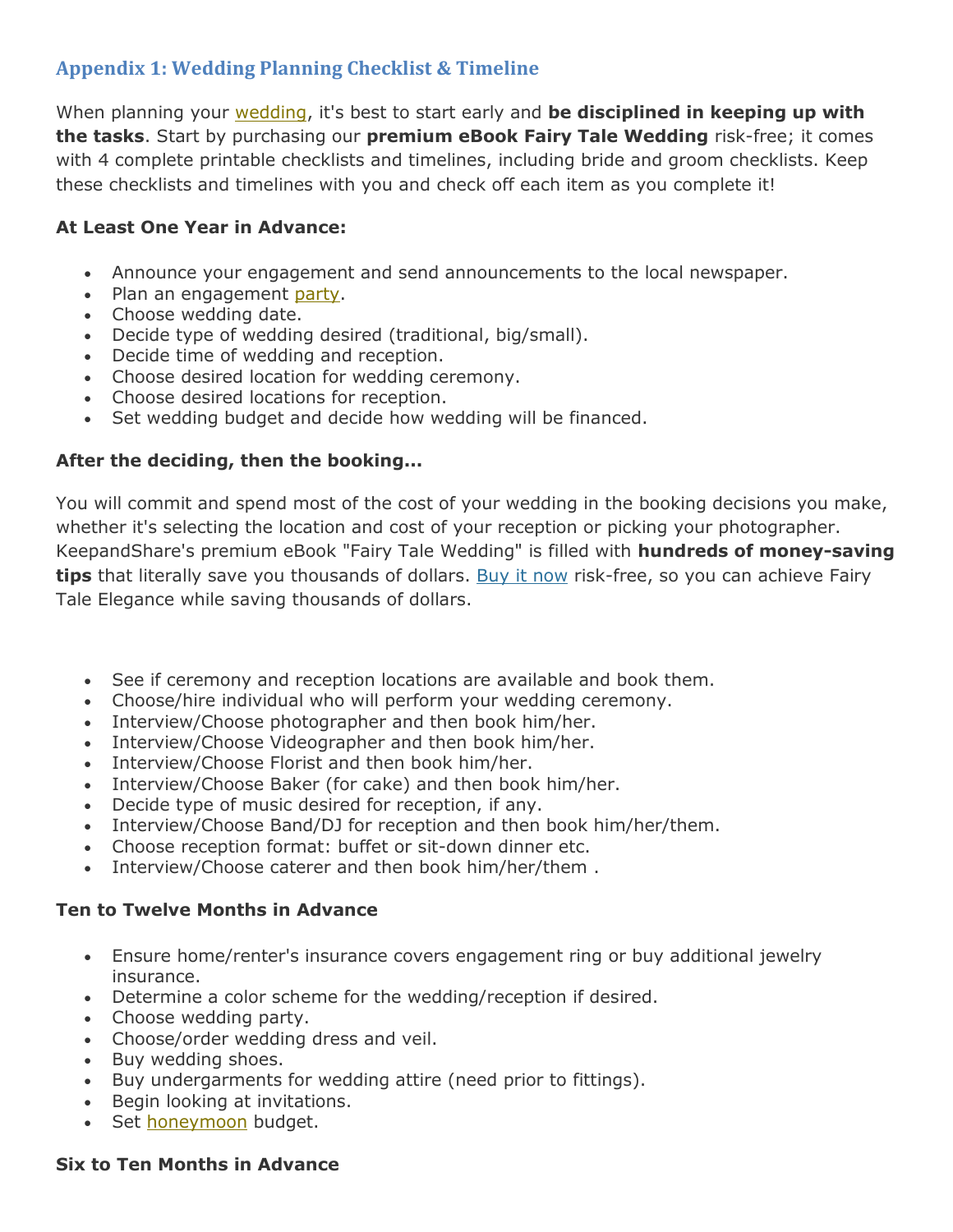- Decide if unity candle ceremony is desired.
- First [meeting](http://www.keepandshare.com/htm/wedding_planning/fairytale/A01_Wedding_Planning_Checklist-Timeline.php) with minister/officiant.
- Begin writing vows.
- Choose ceremony music (prelude, processional, solos, recessional, postlude, etc.). Consult the entire wedding music chapter in the [Fairy Tale Wedding eBook](https://www.keepandshare.com/business/ebook1.php?p=wedding) to help make the right decisions.
- Choose and hire soloist(s) for ceremony/reception/rehearsal dinner.
- Choose attendants and ask if they'll accept the position.
- Begin looking for bridesmaid dresses.
- Pick out tuxes for groom and groomsmen/ushers/fathers.
- Choose/book desired location for rehearsal dinner.
- Look for and book (reserve) block of rooms at nearby hotel for out-of-town guests.
- Choose invitations.
- Make first draft of invite list.
- Get directions to church, from church to reception, and from church to rehearsal dinner.
- Make list of [attractions/](http://www.keepandshare.com/htm/wedding_planning/fairytale/A01_Wedding_Planning_Checklist-Timeline.php)things to do (in town where wedding is) to include with directions.
- Plan honeymoon and book all lodgings/transportation/event tickets.
- Check passports/visas.
- Discuss if a bridal registry is desired and what items would be on it.
- Choose china/crystal/flatware/cookware patterns for bridal registry if desired.

# **Four to Six Months in Advance**

- Make appointment for bridal portrait.
- Make hair/nail appointment for bridal portrait.
- Find out from minister if flower girl can drop flower petals on floor in sanctuary
- Find out from reception hall if guests can throw birdseed or rice
- Plan your grand exit at the reception/ceremony (guests throwing birdseed, bubbles, casual?)
- Buy/make favors to give guests.
- Buy/make centerpieces for guest tables at reception.
- Order bridesmaid dresses.
- Hire limo driver or arrange other transportation to/from ceremony and reception.
- Buy wedding attire accessories such as gloves, earrings, necklace, purse, shoes, cufflinks, etc.
- Pick out/order wedding bands.
- Select reception decorations such as candles, flowers, [balloons,](http://www.keepandshare.com/htm/wedding_planning/fairytale/A01_Wedding_Planning_Checklist-Timeline.php) arches, etc.
- Meet with florist to choose amount and type of flowers for ceremony and reception and any other accessories.
- Ask [mothers](http://www.keepandshare.com/htm/wedding_planning/fairytale/A01_Wedding_Planning_Checklist-Timeline.php) if they want to wear a flower corsage or carry a single flower instead and inform florist.
- Buy/make basket for flower girl.
- Buy/make pillow for ring bearer.
- Meet with baker to choose flavor(s) and style of wedding cake.
- Decide if a groom's cake is desired; if so, choose flavor and style and inform baker.
- Make/print directions and map for ceremony and reception to include with all wedding invitations.
- Make/print maps to rehearsal dinner to include with rehearsal dinner invitations.
- Make 2nd draft of invite list.
- Register gift preferences with one or more bridal registries at nearby and/or nationwide store.
- Get measurements from groom/ushers/fathers/groomsmen for tuxedos.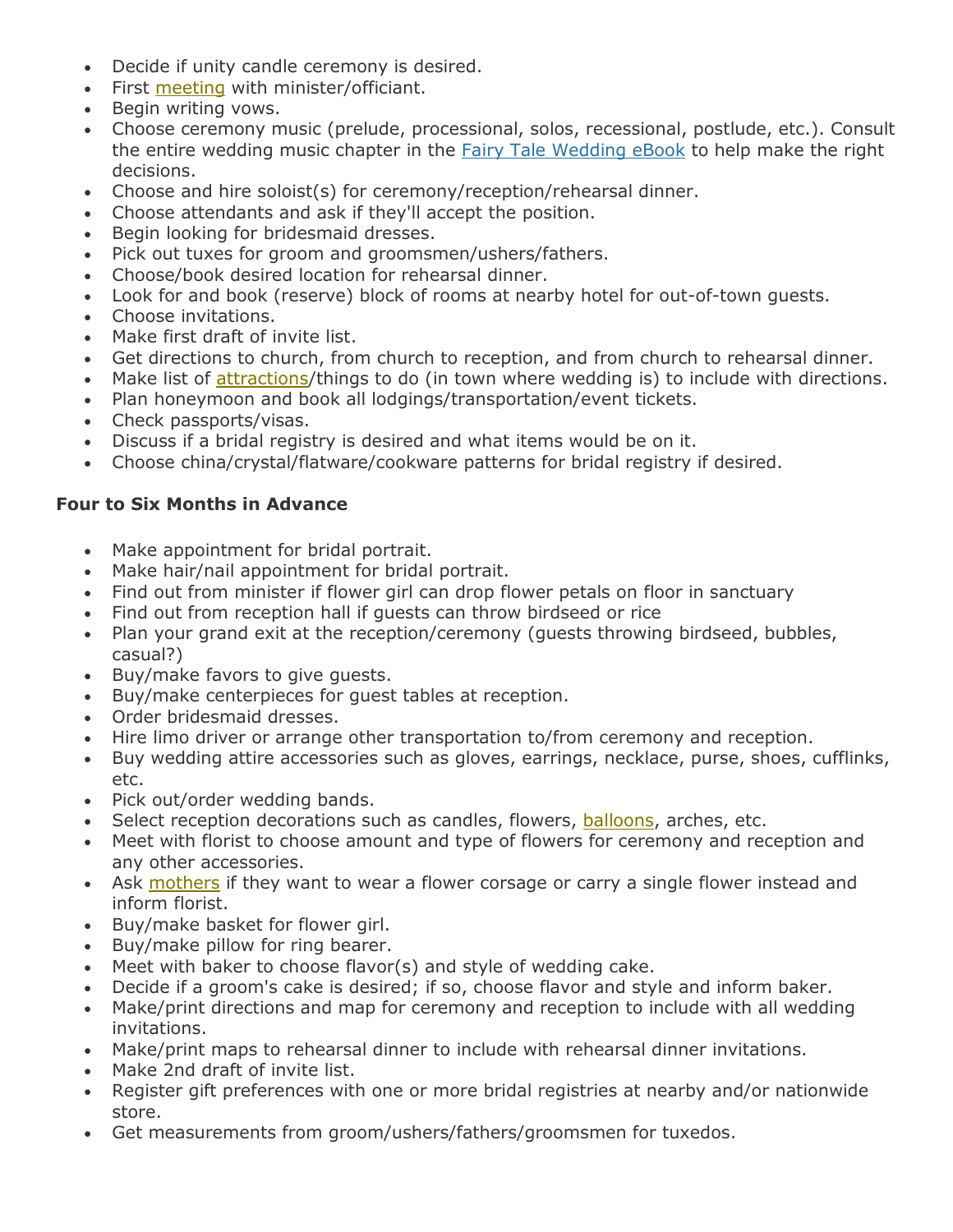# **Three to Four Months in Advance**

- Confirm bridal portrait appointment.
- Confirm hair/nail appointments for bridal portrait.
- Determine how many disposable cameras should be purchased, if any.
- st wedding gown fitting.
- Sign up to donate ceremony centerpiece to flowers for Sunday's service, if desired.
- Buy/make birdseed roses/birdseed packets/bubbles/etc.
- Decide on living arrangement once married.

#### **Two to Four Months in Advance**

- Choose soloist's song(s) and get soloist's approval to perform them.
- Mail/take music to soloist.
- Buy disposable cameras.
- Get bridal portrait taken.
- Determine wedding band inscriptions.
- Choose reception food.
- Design program layout (or have a printer do it).
- Determine reception layout (i.e. how many tables, chairs, etc.).
- Determine seating arrangement at reception if it's a sit-down dinner.
- Determine seating arrangement at rehearsal dinner with groom's mother if desired.
- Determine who will put suitcases in limo at reception.
- Determine how attendants will process and stand at ceremony.
- Choose reception music (1st dance, father/daughter dance, mother/son dance etc.).
- Find out if smoking is allowed at reception hall and how to prevent it if desired.
- Make rough draft of list of duties of all involved (Mistress of Ceremonies, etc.).
- Finalize vows and memorize (if necessary). Consult the wedding vows chapter in the Fairy [Tale Wedding eBook](hthttps://www.keepandshare.com/business/ebook1.php?p=wedding) for helpful guidance on wedding vows. There is a second entire chapter on wedding poetry.
- Make sure flower girl dress is purchased.
- Make sure the mother's dresses are purchased and are complimentary.
- Determine length of bridesmaid dresses.
- Determine hose color and shoes for bridesmaids.
- Bride buy gifts for bridesmaids, parents, fiance, personal attendant.
- Groom buy gifts for groomsmen, parents, fiance, ushers.
- Buy gifts with fiance for Mistress of Ceremonies, Host/Hostess, soloist, guest book attendant, etc.
- Schedule bride's hair appointment.
- Schedule nail appointment.
- Finalize invite list.
- Get addresses of all people on invite list.
- Order invitations.
- Order programs.
- Order monogrammed napkins for reception if desired.
- Reserve rental items: candelabra, linens, canopy, tables/chairs, etc.
- Set date with fiance to get marriage license (check on how long it's valid prior to wedding).
- Get blood tests/physicals for marriage certificate if required.
- Get any immunizations you will need for the honeymoon.

#### **Two Months in Advance**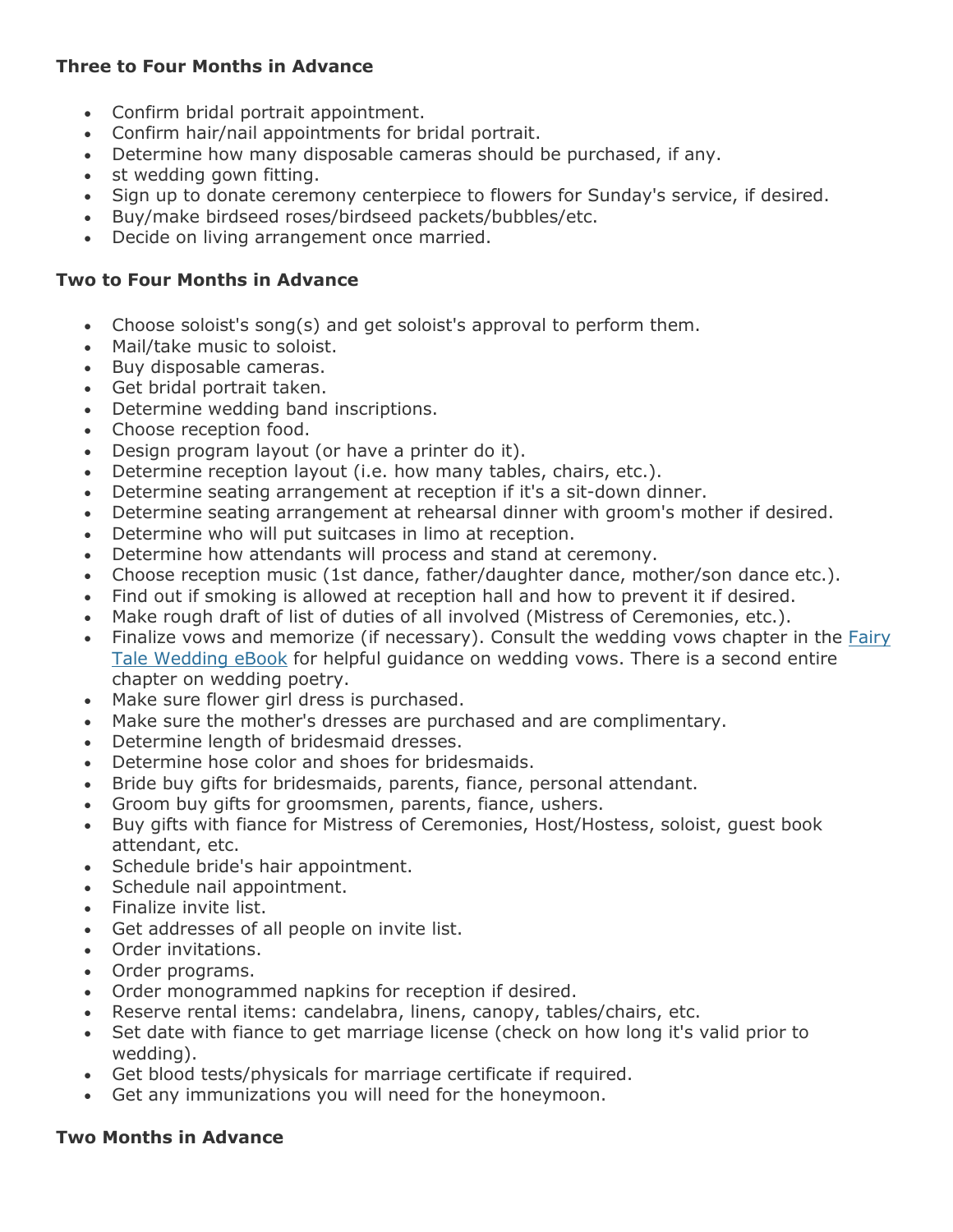- Book rooms for out-of-town attendants at hotel.
- Go over rough draft of duties with all involved in wedding.
- Choose one person to whom the groomsmen can return their tuxes, to return to rental place.
- Determine who will return the groom's tuxedo to the rental place.
- Determine order/timing of events at reception (cake-cutting, garter toss, etc.).
- Second wedding gown fitting.
- Buy honeymoon clothes and going away outfit if necessary.
- Buy/decide on rehearsal/rehearsal dinner outfit.
- Determine the "something borrowed, ...blue, ...old, and ...new" to wear on wedding day.
- Get wedding bands inscribed.
- Get final order of prelude and processional music from organist.
- Hire babysitter to watch any [children](http://www.keepandshare.com/htm/wedding_planning/fairytale/A01_Wedding_Planning_Checklist-Timeline.php) during wedding ceremony.
- Call to inform all people who need to be at rehearsal.
- Buy guest book and pen.
- Make itinerary of wedding day for all involved.
- Choose songs for video (background music for intro/pre-wedding).
- Buy stamps for invitations, response cards, and some to get started on thank-you notes.
- Ensure formal-wear shop has all tuxedo measurements.
- Address/mail wedding invitations.

#### **One Month in Advance**

- Order flower arrangements for rehearsal dinner tables if desired.
- Find out if reception caterers will make a basket of food for you to take to your hotel after reception.
- Determine who will be in the limo (i.e. just newlyweds or attendants/parents too??).
- Determine when items needed at reception (toasting glasses, etc.) will be taken there.
- Show final program to minister and organist to check for accuracy.
- Decide if gown will be preserved and where.
- Decide if bouquet will be preserved and make arrangements.
- Ensure band/DJ has equipment/music needed to play your chosen reception music.
- Pick up wedding bands.
- Ensure home/renter's insurance covers wedding bands or buy additional jewelry insurance.
- Confirm honeymoon reservations.
- Check registries to make sure [shower gifts](http://www.keepandshare.com/htm/wedding_planning/fairytale/A01_Wedding_Planning_Checklist-Timeline.php) and/or early wedding gifts have been marked off.
- Record gifts as you receive them and send thank-you notes.
- Open joint checking and savings accounts.
- Change beneficiary to fiance for will and life insurance policy.
- Inform [car/](http://www.keepandshare.com/htm/wedding_planning/fairytale/A01_Wedding_Planning_Checklist-Timeline.php)home/renter's insurance of marriage (discounted rates may apply).
- Make list of all places with whom bride needs to change name and submit changes.

# **Two Weeks in Advance**

- Final meeting with florist overview and give him/her map to ceremony and reception sites.
- Final meeting with reception hall/caterer.
- Final meeting with videographer overview, give him/her music and map.
- Final meeting with photographer.
- Final conversation with band overview of times & special songs, mail him/her/them map.
- Mail directions to limo driver and confirm times.